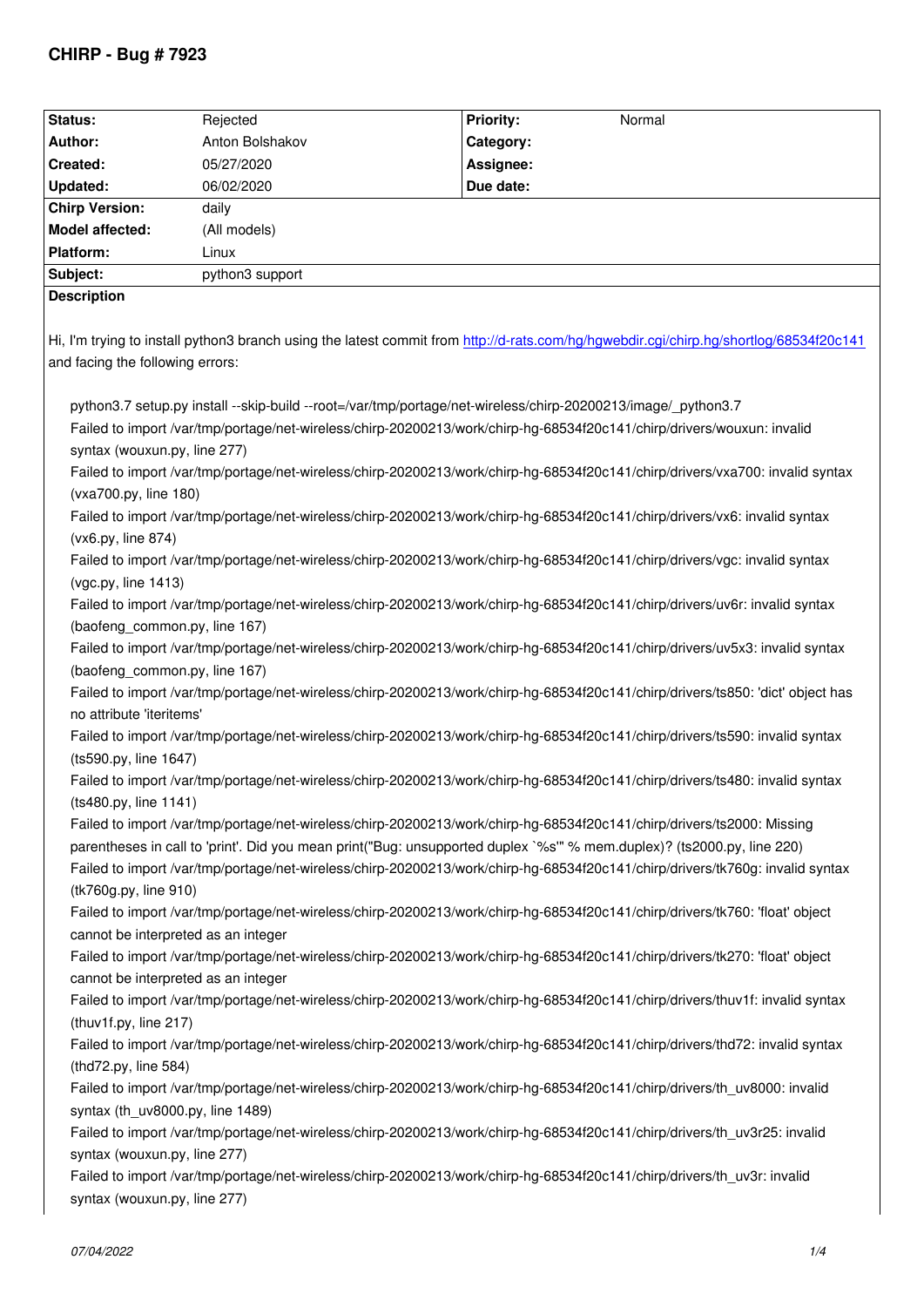*Failed to import /var/tmp/portage/net-wireless/chirp-20200213/work/chirp-hg-68534f20c141/chirp/drivers/th9800: invalid syntax (th9800.py, line 601) Failed to import /var/tmp/portage/net-wireless/chirp-20200213/work/chirp-hg-68534f20c141/chirp/drivers/th9000: invalid syntax (th9000.py, line 355) Failed to import /var/tmp/portage/net-wireless/chirp-20200213/work/chirp-hg-68534f20c141/chirp/drivers/th7800: invalid syntax (th7800.py, line 539) Failed to import /var/tmp/portage/net-wireless/chirp-20200213/work/chirp-hg-68534f20c141/chirp/drivers/tdxone\_tdq8a: invalid syntax (tdxone\_tdq8a.py, line 304) Failed to import /var/tmp/portage/net-wireless/chirp-20200213/work/chirp-hg-68534f20c141/chirp/drivers/rh5r\_v2: Missing parentheses in call to 'print'. Did you mean print(MEM\_FORMAT)? (rh5r\_v2.py, line 170) Failed to import /var/tmp/portage/net-wireless/chirp-20200213/work/chirp-hg-68534f20c141/chirp/drivers/rfinder: invalid syntax (rfinder.py, line 243) Failed to import /var/tmp/portage/net-wireless/chirp-20200213/work/chirp-hg-68534f20c141/chirp/drivers/retevis\_rt26: invalid syntax (retevis\_rt26.py, line 900) Failed to import /var/tmp/portage/net-wireless/chirp-20200213/work/chirp-hg-68534f20c141/chirp/drivers/retevis\_rt23: invalid syntax (retevis\_rt23.py, line 849) Failed to import /var/tmp/portage/net-wireless/chirp-20200213/work/chirp-hg-68534f20c141/chirp/drivers/retevis\_rt22: invalid syntax (retevis\_rt22.py, line 608) Failed to import /var/tmp/portage/net-wireless/chirp-20200213/work/chirp-hg-68534f20c141/chirp/drivers/retevis\_rt21: invalid syntax (retevis\_rt21.py, line 564) Failed to import /var/tmp/portage/net-wireless/chirp-20200213/work/chirp-hg-68534f20c141/chirp/drivers/retevis\_rt1: invalid syntax (retevis\_rt1.py, line 729) Failed to import /var/tmp/portage/net-wireless/chirp-20200213/work/chirp-hg-68534f20c141/chirp/drivers/radtel\_t18: invalid syntax (radtel\_t18.py, line 481) Failed to import /var/tmp/portage/net-wireless/chirp-20200213/work/chirp-hg-68534f20c141/chirp/drivers/radioddity\_r2: invalid syntax (radioddity\_r2.py, line 614) Failed to import /var/tmp/portage/net-wireless/chirp-20200213/work/chirp-hg-68534f20c141/chirp/drivers/puxing\_px888k: can only concatenate list (not "range") to list Failed to import /var/tmp/portage/net-wireless/chirp-20200213/work/chirp-hg-68534f20c141/chirp/drivers/puxing: invalid syntax (puxing.py, line 50) Failed to import /var/tmp/portage/net-wireless/chirp-20200213/work/chirp-hg-68534f20c141/chirp/drivers/mursv1: invalid syntax (baofeng\_common.py, line 167) Failed to import /var/tmp/portage/net-wireless/chirp-20200213/work/chirp-hg-68534f20c141/chirp/drivers/lt725uv: invalid syntax (lt725uv.py, line 1396) Failed to import /var/tmp/portage/net-wireless/chirp-20200213/work/chirp-hg-68534f20c141/chirp/drivers/leixen: invalid syntax (leixen.py, line 264) Failed to import /var/tmp/portage/net-wireless/chirp-20200213/work/chirp-hg-68534f20c141/chirp/drivers/kyd\_IP620: invalid syntax (kyd\_IP620.py, line 184) Failed to import /var/tmp/portage/net-wireless/chirp-20200213/work/chirp-hg-68534f20c141/chirp/drivers/kyd: invalid syntax (kyd.py, line 503) Failed to import /var/tmp/portage/net-wireless/chirp-20200213/work/chirp-hg-68534f20c141/chirp/drivers/kguv9dplus: invalid syntax (kguv9dplus.py, line 880) Failed to import /var/tmp/portage/net-wireless/chirp-20200213/work/chirp-hg-68534f20c141/chirp/drivers/kguv8e: invalid syntax (kguv8e.py, line 340) Failed to import /var/tmp/portage/net-wireless/chirp-20200213/work/chirp-hg-68534f20c141/chirp/drivers/kguv8dplus: invalid syntax (kguv8dplus.py, line 421) Failed to import /var/tmp/portage/net-wireless/chirp-20200213/work/chirp-hg-68534f20c141/chirp/drivers/kguv8d: invalid syntax (kguv8d.py, line 379) Failed to import /var/tmp/portage/net-wireless/chirp-20200213/work/chirp-hg-68534f20c141/chirp/drivers/gmrsuv1: invalid syntax (baofeng\_common.py, line 167) Failed to import /var/tmp/portage/net-wireless/chirp-20200213/work/chirp-hg-68534f20c141/chirp/drivers/ftm350: invalid syntax (ftm350.py, line 281)*